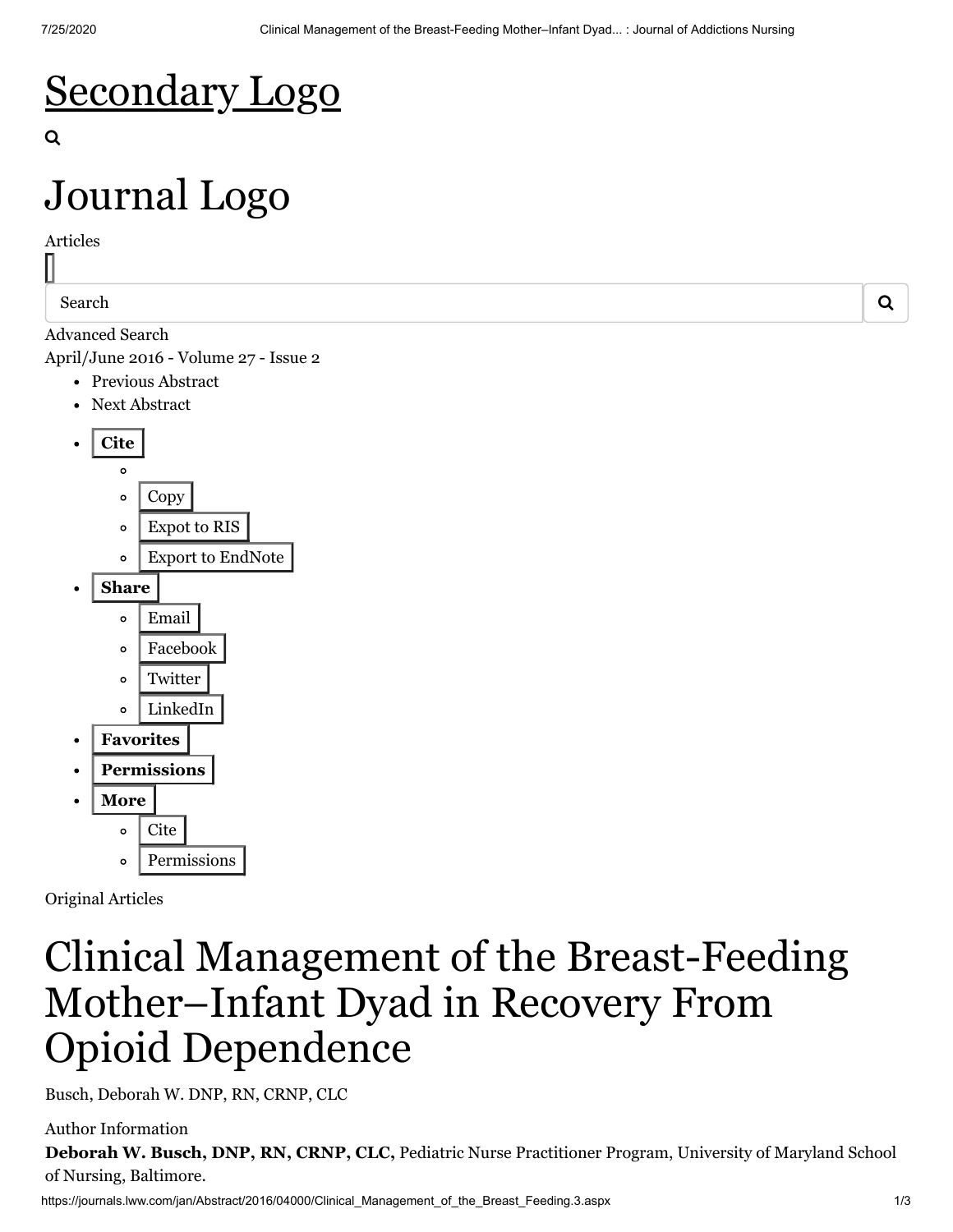7/25/2020 Clinical Management of the Breast-Feeding Mother–Infant Dyad... : Journal of Addictions Nursing

The author reports no conflicts of interest. The author alone is responsible for the content and writing of the article.

Correspondence related to content to: Deborah W. Busch, DNP, RN, CRNP, CLC, Pediatric Nurse Practitioner Program, University of Maryland School of Nursing, 655 West Lombard St., Room 575B, Baltimore, MD 21201. E-mail: [busch@so.umaryland.edu](mailto:busch@so.umaryland.edu)

Journal of Addictions Nursing: 4/6 2016 - [Volume](https://journals.lww.com/jan/toc/2016/04000) 27 - Issue 2 - p 68-77 doi: 10.1097/JAN.0000000000000117

• Buy

Metrics

## Abstract

Human milk is one of the most health-promoting and cost-effective nutritional substances known to humankind. Breastmilk provides substantial and remarkable physiological and psychological health benefits. Within the last decade, there has been a resurgence of breast-feeding in the United States and worldwide and an increased awareness of the immense health benefits for mothers, infants, and societies that support it. Each mother–baby dyad is a unique pair, with distinct relationships, biases, barriers, and obstacles. This article aims to address clinical management for the opioid-recovering breast-feeding dyad and to translate current evidenced-based practice findings, recommendations, and resources to best support this unique population. The recovering breast-feeding mother and newborn with opioid dependence deserve special consideration and expert care to foster their recovery and breast-feeding efforts. It is our moral and ethical responsibility as healthcare professionals to enable, foster, and promote breast-feeding among all families, especially those who stand to benefit the greatest. Substance recovery cannot be treated in isolation, nor can breast-feeding efforts; an interdisciplinary professional team effort promises the greatest chances for recovery success. With appropriate evidence-based practice support, training, and intervention by knowledgeable professionals, many women can overcome the biases and obstacles associated with opioid recovery to successfully breast-feed their babies.

Copyright © 2016 International Nurses Society on Addictions



#### Never Miss an Issue

Get new journal Tables of Contents sent right to your email inbox Type your email

Get New Issue Alerts

#### Browse Journal Content

- [Most Popular](https://journals.lww.com/jan/pages/viewallmostpopulararticles.aspx)
- [Current Issue](https://journals.lww.com/jan/pages/currenttoc.aspx)